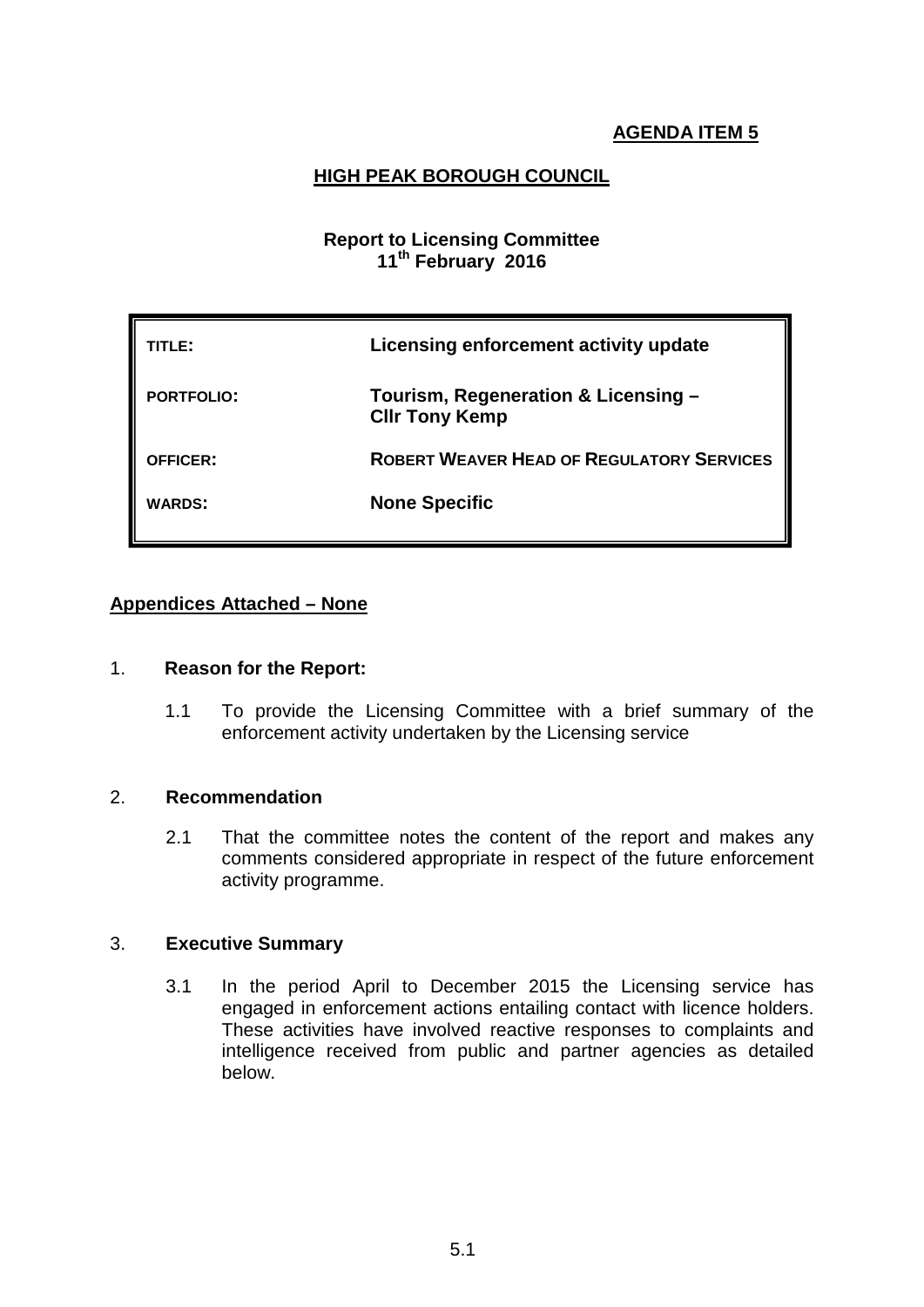| Frequency      | Activity                                        |
|----------------|-------------------------------------------------|
| 2              | <b>Violent Alcohol Liaison Meetings</b>         |
| $\overline{2}$ | Meetings with police regarding problem          |
|                | premises                                        |
| O              | <b>Expedited Premise Licence Summary review</b> |
|                | applications                                    |
| 1              | Pub Watch Meetings Buxton/Glossop/Chapel        |
|                | Premise licence compliance visits               |
| 8              | Notice checks for premise applications          |
| 1              | Evening vehicle stop/checks                     |
| 22             | Licensed vehicles checked                       |
| 6              | Letter/Visit regarding annual fee payments      |
|                | and notification of suspension for none         |
|                | payment of annual licence fees                  |
| 6              | Multi agency compliance checks of Licensed      |
|                | taxi /Private Hire vehicles                     |
|                | Busking complaints investigations               |

- 3.2 The primary focus of enforcement work to date has been ensuring that the law is properly observed. In considering the focus of this activity the Licensing service has had reference to:
	- Those premises/vehicles against which complaints have been received
	- Those premises which do not hold a licence but where intelligence suggests licensable activity is taking place
- 3.3 A variety of breaches were identified in the course of these activities, and in response to complaints. However the team has been able to resolve all issues via voluntary changes of behaviour on the part of the licence holder or via specific action by the Licensing service and partners or the licensing sub committee. In these instances It has not been necessary to resort to further legal action.
	- 3.4 The team will be preparing a licensing work programme, detailing the key activities, aspirations and duties facing the section over the next 12 months. This work plan will be shared with the Committee for comment prior to implementation. It is envisaged that the creation of a work programme will clarify for both Licensing Committee and the team how key priorities will be delivered, through using resources as effectively as possible.

# 4. **Options and Analysis**

4.1 There are no options to consider